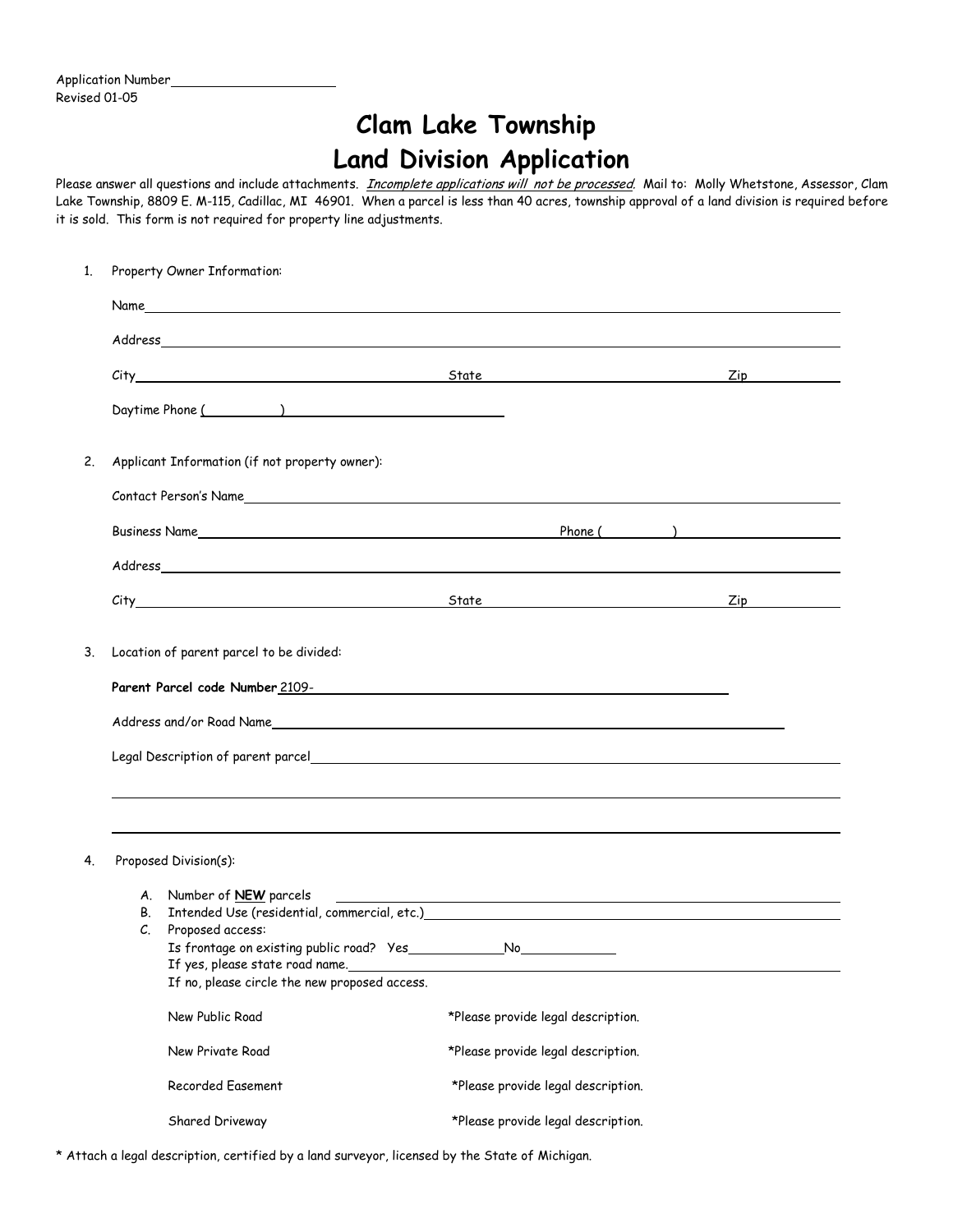|    | 5. Are you reserving any land division? YES             | NO.        |     |  |
|----|---------------------------------------------------------|------------|-----|--|
|    | If no, who will be receiving future Land Divisions?     |            |     |  |
| 6. | Development site limits. Please complete the following: |            |     |  |
|    | Does any parcel have Lake Frontage?                     | <b>YES</b> | NO. |  |
|    | Does any parcel include a wetland?                      | <b>YES</b> | NO. |  |
|    | Is any parcel located in a flood plain?                 | <b>YES</b> | NO. |  |
|    | Does any parcel have slopes 25% or greater?             | YES 1      | NO. |  |
|    | Do all parcels meet the 4 to 1 length to width ratio?   | YES.       | NO. |  |

## **7. REQUIRED ATTACHMENTS:**

A: **A map to scale** of the land proposed to be divided or the land involved in the property transfer prepared showing the following:

- (1) current boundaries of the parent parcel as of March 01, 1997, and all division made after March 01, 1997.
- (2) the proposed land division(s) and boundary dimensions
- (3) existing and proposed road easements from each parcel to public utility facilities
- (4) all existing improvements (buildings, structures, well and septic)
- (5) all features checked in item 6 above
- B: **An accurate description** of both the parent parcel and the proposed parcel that is to be divided.
- C: Approval from the County Road Commission, or MDOT for each proposed new road or road easement. (A driveway permit is required at the time a building permit is applied for)
- D: An application fee of \$75.00, payable to Clam Lake Township.
- 8. Affidavit:

I (we) declare that the statements and information submitted in the application are in all respects true and correct to the best of my (our) knowledge. I (we) agree to comply with the conditions and regulations provided with this parent parcel division. I (we) give permission for officials of the township, county, or State of Michigan to enter the property for the purposes of inspections. I (we) understand that this is only a parcel division which conveys only certain rights under the applicable local land division ordinance and the State Land Division Act and does not include any representation conveyance of rights in any other statue, building code zoning ordinances, deed restriction or other property rights. I (we) understand that, local zoning and ordinances, state acts change from time to time. If changed, the divisions made here must comply with the requirements in effect at the time of division unless deeds representing the approved division are recorded with the Register of Deeds or the division has been issued a building permit and built upon before the changes to the low are made.

| Sianature<br>Abblican,  | Date |
|-------------------------|------|
| the control of the con- |      |

Property owner(s) signature Date